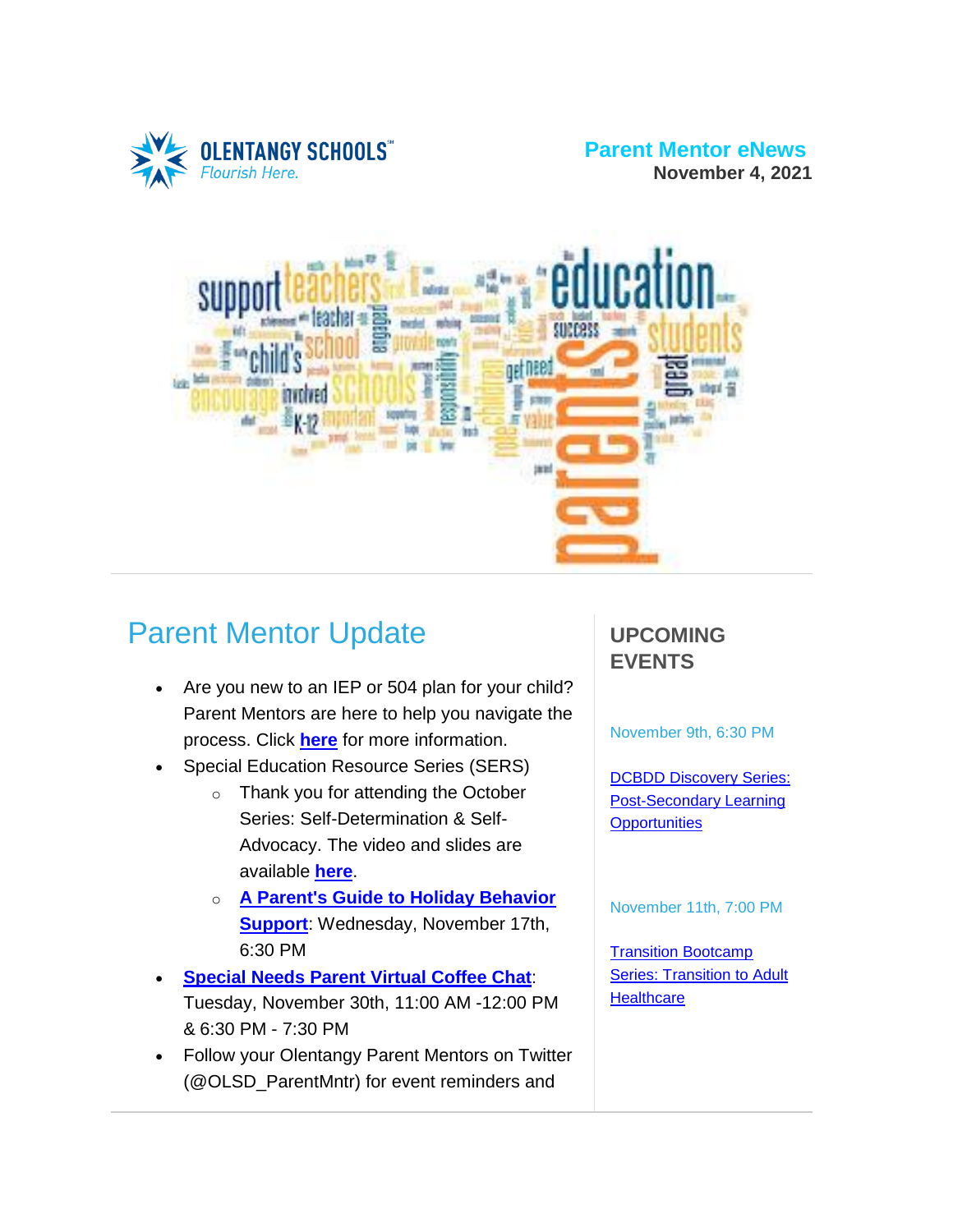quick community event updates (the page will not be closely monitored, so please continue communicating with us via email or phone).

## Pupil Services Update

The Pupil Services Department has grown and we have added to our administrative team to continue to meet the needs of our students and families. Marty Arganbright is the Director of Pupil Services. Please join us in welcoming Malika Jefferson to her new role as Assistant Director of Pupil Services - Secondary. Stefanie Daberkow is now the Assistant Director of Pupil Services - Elementary and Jaclyn Roscoe is continuing as our Assistant Director of Pupil Services - Preschool. We have also re-aligned and added to our Pupil Services Supervisors. Please check out the **Pupil [Services](https://www.olentangy.k12.oh.us/departments/pupil-services) [Website](https://www.olentangy.k12.oh.us/departments/pupil-services)** for more information.

## Olentangy Preschool Families

Do you have a potential Peer Model for the Olentangy Preschool program for next school year (2022-2023)? We are having an information night on 11/11/2021. Check out this **flyer for more [information.](https://target.brightarrow.com/userfiles/3594-1/files/Preschool%20Information%20Night%20Flyer%20-%2010_4_21%20(1).pdf)**

November 15th, 6:00 PM

SST 11 [Family](https://target.brightarrow.com/userfiles/3594-1/files/FamilyParent%20Engagement%20Series%2021-22.pdf) [Engagement](https://target.brightarrow.com/userfiles/3594-1/files/FamilyParent%20Engagement%20Series%2021-22.pdf) Series: Dyslexia [Legislation](https://target.brightarrow.com/userfiles/3594-1/files/FamilyParent%20Engagement%20Series%2021-22.pdf) [Updates/Supports](https://target.brightarrow.com/userfiles/3594-1/files/FamilyParent%20Engagement%20Series%2021-22.pdf)

#### November 17th, 6:30 PM

**Special [Education](https://target.brightarrow.com/userfiles/3594-1/files/Invitation%20Flyer.pdf)** [Resource](https://target.brightarrow.com/userfiles/3594-1/files/Invitation%20Flyer.pdf) Series: A [Parent's](https://target.brightarrow.com/userfiles/3594-1/files/Invitation%20Flyer.pdf) Guide to Holiday **[Behavior](https://target.brightarrow.com/userfiles/3594-1/files/Invitation%20Flyer.pdf) Support** 

November 17th, 9:00 AM

DCBDD [Technology](https://target.brightarrow.com/userfiles/3594-1/files/2021%20November%20Technology%20First%20Conference.pdf) First **[Conference](https://target.brightarrow.com/userfiles/3594-1/files/2021%20November%20Technology%20First%20Conference.pdf)** 

November 18th, 6:30 PM

Dublin SEAC [Presents:](https://target.brightarrow.com/userfiles/3594-1/files/SEAC%20Dyslexia%20%26%20MH%20Flyer%20FINAL.pdf) [Dyslexia](https://target.brightarrow.com/userfiles/3594-1/files/SEAC%20Dyslexia%20%26%20MH%20Flyer%20FINAL.pdf) & Mental Health

November 30th, 11:00 AM & 6:30 PM

[Special](https://target.brightarrow.com/userfiles/3594-1/files/Virtual%20Coffee%20Chat%20Invite%20November%202021.pdf) Needs Parent Virtual [Coffee](https://target.brightarrow.com/userfiles/3594-1/files/Virtual%20Coffee%20Chat%20Invite%20November%202021.pdf) Chat

Olentangy Schools Special Olympics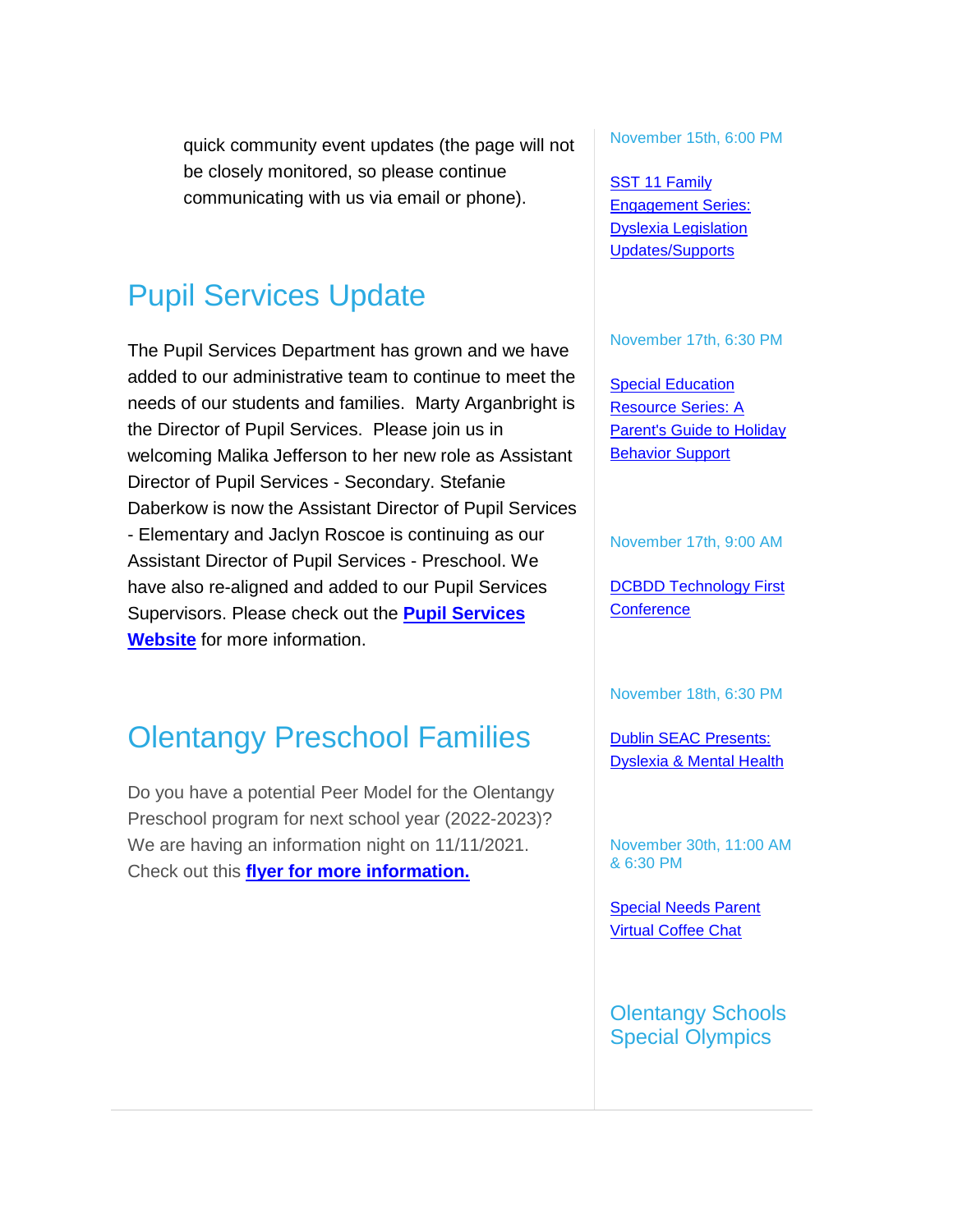Our OSSO athletes have started practices for basketball and cheerleading. Our swimmers will start their practices in early November. For more information on OSSO, please check out our [website.](https://www.olentangy.k12.oh.us/departments/pupil-services/olentangy-schools-special-olympics)



#### Organization Tips

**[H](https://childmind.org/article/how-to-help-yourself-get-organized/?utm_source=newsletter&utm_medium=email&utm_content=How%20to%20Help%20Yourself%20Get%20Organized&utm_campaign=Public-Ed-Newsletter)ow to Help [Yourself](https://childmind.org/article/how-to-help-yourself-get-organized/?utm_source=newsletter&utm_medium=email&utm_content=How%20to%20Help%20Yourself%20Get%20Organized&utm_campaign=Public-Ed-Newsletter) Get [Organized](https://childmind.org/article/how-to-help-yourself-get-organized/?utm_source=newsletter&utm_medium=email&utm_content=How%20to%20Help%20Yourself%20Get%20Organized&utm_campaign=Public-Ed-Newsletter) from The Child** Mind Institute. This article by Rae Jacobson will provide realistic tips for young people, from someone who's been there.



#### Yes We Can: Journey Towards Independence

Join Michelle and her guide dog, Tonne, for a new, *[interactive](https://deafandblindoutreach.org/Yes-We-Can-Journey-Towards-Independence)* video [series](https://deafandblindoutreach.org/Yes-We-Can-Journey-Towards-Independence) designed to share how she lives an independent, quality life as a person who is DeafBlind. Each 30-minute episode will include pre-recorded segments, followed by a live dialogue with Michelle, who is eager to share her experiences and connect with viewers.



#### Executive Function

#### Helping Kids Who [Struggle](https://childmind.org/article/helping-kids-who-struggle-with-executive-functions/?utm_source=newsletter&utm_medium=email&utm_content=Helping%20Kids%20Who%20Struggle%20With%20Executive%20Functions&utm_campaign=Public-Ed-Newsletter) With [Executive](https://childmind.org/article/helping-kids-who-struggle-with-executive-functions/?utm_source=newsletter&utm_medium=email&utm_content=Helping%20Kids%20Who%20Struggle%20With%20Executive%20Functions&utm_campaign=Public-Ed-Newsletter)

[Functions](https://childmind.org/article/helping-kids-who-struggle-with-executive-functions/?utm_source=newsletter&utm_medium=email&utm_content=Helping%20Kids%20Who%20Struggle%20With%20Executive%20Functions&utm_campaign=Public-Ed-Newsletter) from The Child Mind Institute. This article by Rachel Ehmke will provide tips from learning specialists on how to build organizational skills in kids who struggle with Executive Function.